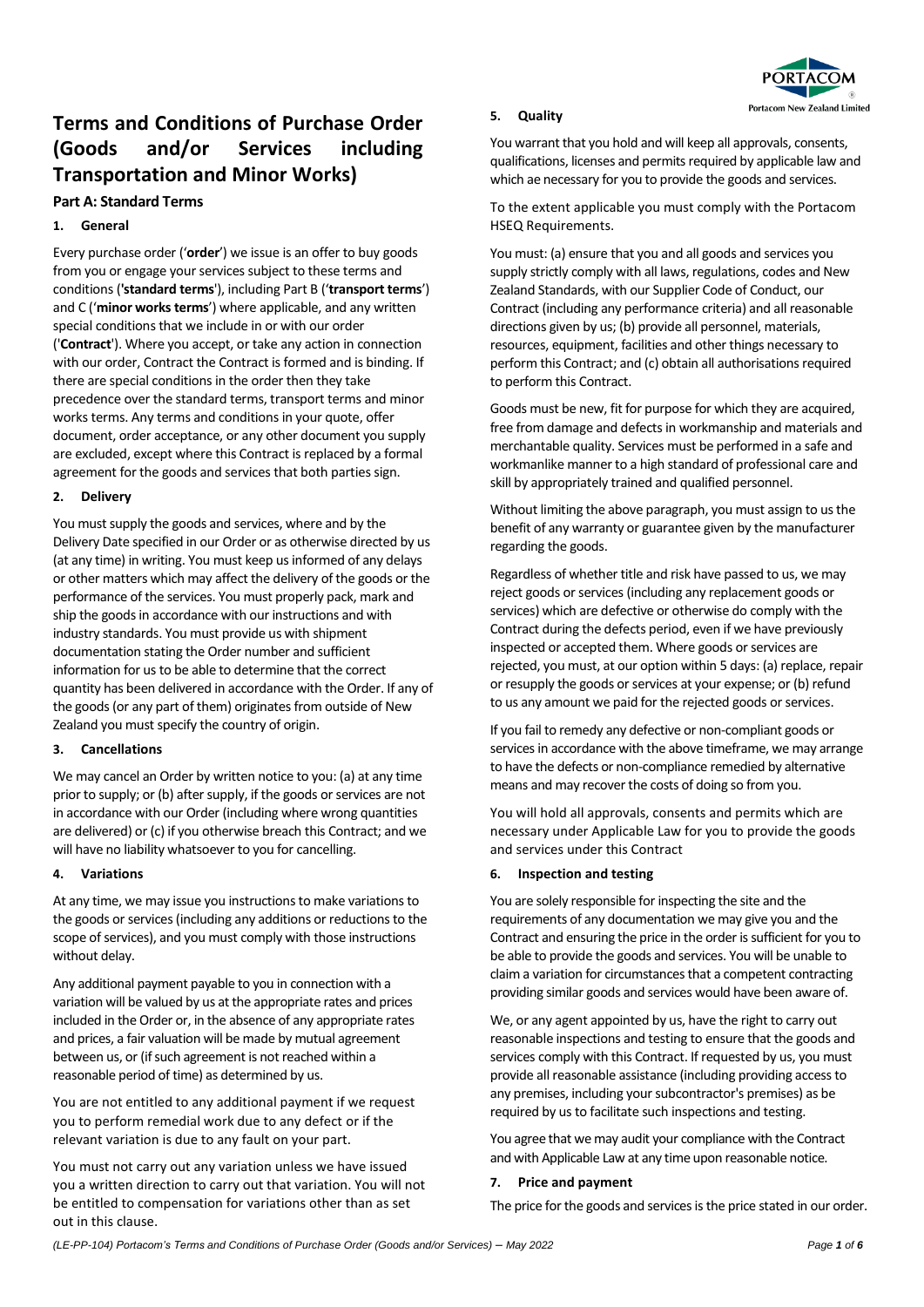

Unless the order expressly states otherwise, it includes: (a) any applicable GST; (b) all packing, insurance and delivery charges and all taxes and duties; and (c) all other costs, expenses and liabilities incurred by you in performing this Contract.

You may only invoice us after all goods and services have been delivered or completed to our satisfaction. If you issue the invoice in advance, you agree that the official date of invoice receipt will be the date upon which the goods and services have been delivered or completed to our satisfaction.

Your invoice must: (a) be correctly addressed; (b) identify our Order number; (c) be a valid tax invoice for GST purposes; (d) be emailed t[o accounts.payableNZ@portacom.co.nz,](mailto:accounts.payableNZ@portacom.co.nz) and (e) where we request it, be accompanied by documentation substantiating the amount claimed. Your invoice will not be receipted until it meets the requirements of this clause.

We will pay all correctly rendered and undisputed invoices within 32 days after the end of the month in which we receive them. All payments by us are on account only and do not evidence our acceptance of the value, quantity or quality of the goods or services or compliance of this Contract.

If we dispute an invoice: (a) payment is suspended until the dispute is resolved; and (b) you must give us any information or document we request in relation to the invoice or the dispute.

As well as any of our other rights, we may deduct from your invoice any amount you owe us on any account (including under any indemnity).

## **8. Title and risk**

Title to and risk in goods pass to us on delivery.

You warrant that: (a) you have complete ownership of the goods free of any encumbrances; (b) we will receive clear and complete title to the goods free from any encumbrances, and (c) no claim of infringement of moral rights will be brought against us by your employees or agents.

Any intellectual property rights created from your performance of this Contract vest in and are assigned to us on creation. You do not obtain any intellectual property rights in any documentation, information or media of any type that we provide to you. Such intellectual property rights belong to us.

## **9. Our materials**

Any tools, patterns, designs, drawings, dyes, or other material used in supplying or manufacturing goods or otherwise performing this Contract and that are paid for or supplied by us ('our materials') are our property.

While our materials are in your possession, you: (a) hold them solely as our bailee; (b) must store them securely and keep them in good repair; (c) must use them only to perform this Contract; and

(d) must return them to us on demand.

# **10. Confidentiality**

You must keep our confidential information (which includes information about our clients and employees) confidential and not directly or indirectly disclose, use, record, memorise, reverse engineer or copy it for any purpose other than to perform this Contract without our prior written approval. You must not make

## **11. Privacy**

You must comply and must ensure that your representatives (employees, officers, subcontractors, and other agents) comply with all applicable privacy laws.

# **12. Indemnity**

You indemnify us, our officers, employees, agents and customers against all loss, damage, claim, expense or liability incurred directly or indirectly in connection with: (a) your performance or breach of this Contract; (b) any goods or services you supply; (c) a claim by a third party that the goods or services infringe their intellectual property rights; (d) any negligent or wilfully wrong act or omission by you, your employees, agents and contractors; (e) any claim by your officers, employees or contractors arising out of or in connection with the goods and services or this Contract.

We are not liable to you, and you waive and release us from any claim for consequential loss arising from, relating to or, in connection with your performance or non-performance of this Contract.

## **13. Insurance**

You must effect and maintain all insurance policies required by law, taking into account the goods and services you supply, including the following insurances: (a) comprehensive general liability insurance with a limit of not less than \$20,000,000 per claim, and where requested, noting us as an interested party; (b) workers compensation insurance and employer's liability insurance as required by law; (c) motor vehicle third-party liability insurance as required by law, and motor vehicle third party property damage with an indemnity of not less than \$20,000,000 for any one occurrence; (d) insurance covering your property, equipment, materials owned, hired, leased or used by you for this Contract; (v) product liability insurance not less than \$20,000,000 per claim; and (vi) any additional insurance required by any applicable law.

You must provide us with proof of your insurances upon request. In the event you fail to take out any of the required insurances then you agree that we may do so on your behalf and the costs of doing so will be a debt immediately due and owing from you to us.

# **14. Personnel, Subcontracting and Labour Hire**

You agree that you are responsible for the wages, salaries, paid public holidays, annual leave, sick leave, superannuation, PAYE and other taxes, workers' compensation and other insurance costs for your employees and all other obligations that arise from your activities in performing this Contract.

You must not subcontract the whole or any part of your obligations under this Contract without our prior written approval, which we may grant or withhold at our sole discretion. You will remain principally liable for the performance of this Contract and the acts and omissions of any subcontractor.

You will comply with the *Employment Relations Act 2000* or the equivalent in the jurisdiction where the goods or services are provided ('Labour Hire '). To the extent applicable, you will provide us with a copy of any information we reasonably request in relation to your compliance with the Act.

### **15. Termination**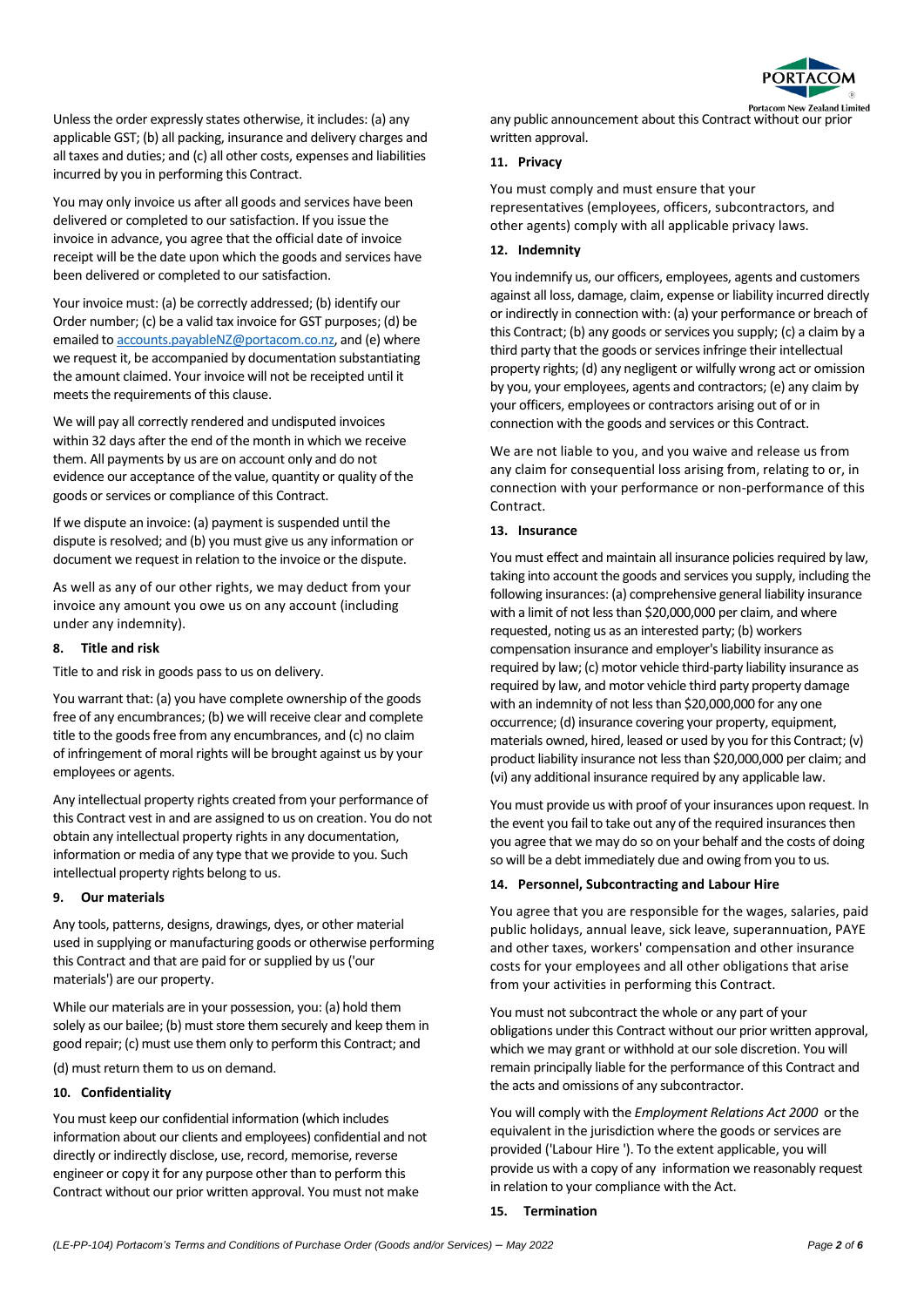

As well as our other rights, we may terminate this Contract where: (a) you fail to supply goods or services by the Delivery Date or achieve any other dates specified in our order; (b) you breach this Contract, or (c) you become or threaten to become insolvent or bankrupt or enter into a compromise or arrangement with creditors or any form of external administration.

In addition, we may terminate this Contract at any time for our convenience at our sole discretion and without compensation to you. We may then complete the goods and services ourselves or engage a third party to do so.

In the event of termination, you will be entitled to payment as set out in this Contract for the part of the goods or services you have completed under this Contract up to the date of termination, provided that such payment will not become due to you until the costs of completing the goods and services and all other costs arising as a result of such default, breach or insolvency event have been finally ascertained, and the part completed goods or services are provided to us.

Any termination under this Contract will be without prejudice to any accrued rights.

If this Contract is terminated, you agree you will take all available steps to mitigate any cost or expense that you or your contractors might incur in connection with the Contract. You also agree that you will remove any plant or equipment on our site or our client's site(s).

#### **16. Modern Slavery and Antibribery**

You must provide us with any information that we request regarding our obligations under modern slavery and antibribery laws. You warrant that if you become aware of any activity that may breach modern slavery or anti-bribery laws, you will let us know immediately. If you use subcontractors or consultants, you must obtain similar commitments to those in this clause from them.

### **17. Miscellaneous**

This Contract may only be varied with our written agreement.

You may not assign this Contract without our prior written consent, which we grant or withhold at our sole discretion. You agree that we may assign or novate this Contract to a third party. You appoint us as your attorney to execute any documentation in connection with such a transaction if you have failed to sign.

This Contract constitutes the entire agreement between us and you in relation to its subject matter.

The parties are independent contractors and no relationship of employment, agency, partnership, or joint venture is created by this Contract.

Our delay or failure to exercise a right under this Contract is not a waiver of that right or other rights. Our consent to a breach of this Contract does not consent to any subsequent breach.

If a provision of this Contract is unenforceable for any reason, it shall be read down to the point of severance. This Contract must not be construed to our disadvantage merely because we prepared them.

The law of New Zealand, governs this Contract. You submit to the jurisdiction of the courts of New Zealand and waive any right to claim that those courts are inconvenient forums.

#### **18. Definitions and interpretation**

In these Standard Terms: (a) the singular includes the plural and vice versa; (b) a person includes a firm, body corporate, unincorporated association or authority and reference to a person includes their executors, administrators, successors, substitutes and assigns; (c) a reference to '\$' is a reference to New Zealand dollar;

(d) 'Including' and similar expressions are not words of limitation;

(e) 'consequential loss' means consequential or indirect loss including loss and/or deferral of production, loss of product, loss of use, loss of revenue, profit or anticipated profit (if any); (f) 'defects period' means the period commencing on delivery and ending 12 months later; (g) 'goods' means goods set out in our order; (h) 'services' means services set out in our order and includes any deliverable resulting from a service and 'works' where applicable;

(i) 'Us', 'we' or 'our' means Portacom New Zealand Limited NZBN9429034447260; (j) 'You' or 'your' means the supplier of goods and/or services set out in our Order; (k) 'Portacom HSEQ Requirements' means any of our health and safety requirements or those of our clients which are made known to you (whether by way of provision of policy documentation, through a prequalification process, or site inductions or site sign posting or otherwise) including but not limited to personal protective equipment usage requirements and use of safety zone waiting facilities; (l) 'applicable law' or 'law' means all legislation, regulation and guidance and includes but is not limited to all health and safety legislation, public health orders, the Modern Slavery Act and the Privacy Act 2020, the Environmental Protection Act 2011 or the equivalent law in the jurisdiction where the goods and services are provided.

### **Part B: Transport Services Terms**

### **19. Application of Part B**

If the Order relates to transportation or carrier services of any type, this Part B (**'Transport Terms'**) shall also apply to the Order in addition to the Standard Terms.

Where the Transport Terms apply: (a) the terms' applicable law' and 'law' also includes the LTA; (b) 'LTA' means the law titled Land Transport Act 1998 (including all associated regulations) and any amendments or updates to such law; and (c) 'Transport Services' means the transport services set out in the order which you are to provide.

## **20. Provision of Transport Services**

In providing the Transport Services, you will: (a) ensure that each driver completes and signs any transport manifests we direct before any transport movement; (b) maintain all vehicles used in providing the Transport Services in a legally compliant, roadworthy and safe condition and provide us with maintenance records within a reasonable time of our request to do so; (c) ensure that heavy vehicles do not have loads that exceed vehicle mass or dimension limits; (d) ensure all loads are appropriately secured and at a minimum complies with any of our load restraint guides we provide to you, Applicable Law and best industry practice; (d) ensure drivers do not exceed speed limits or regulated driver hours, observe minimum rest requirements and do not drive while impaired by fatigue; (e) assist us as we reasonably require to ensure we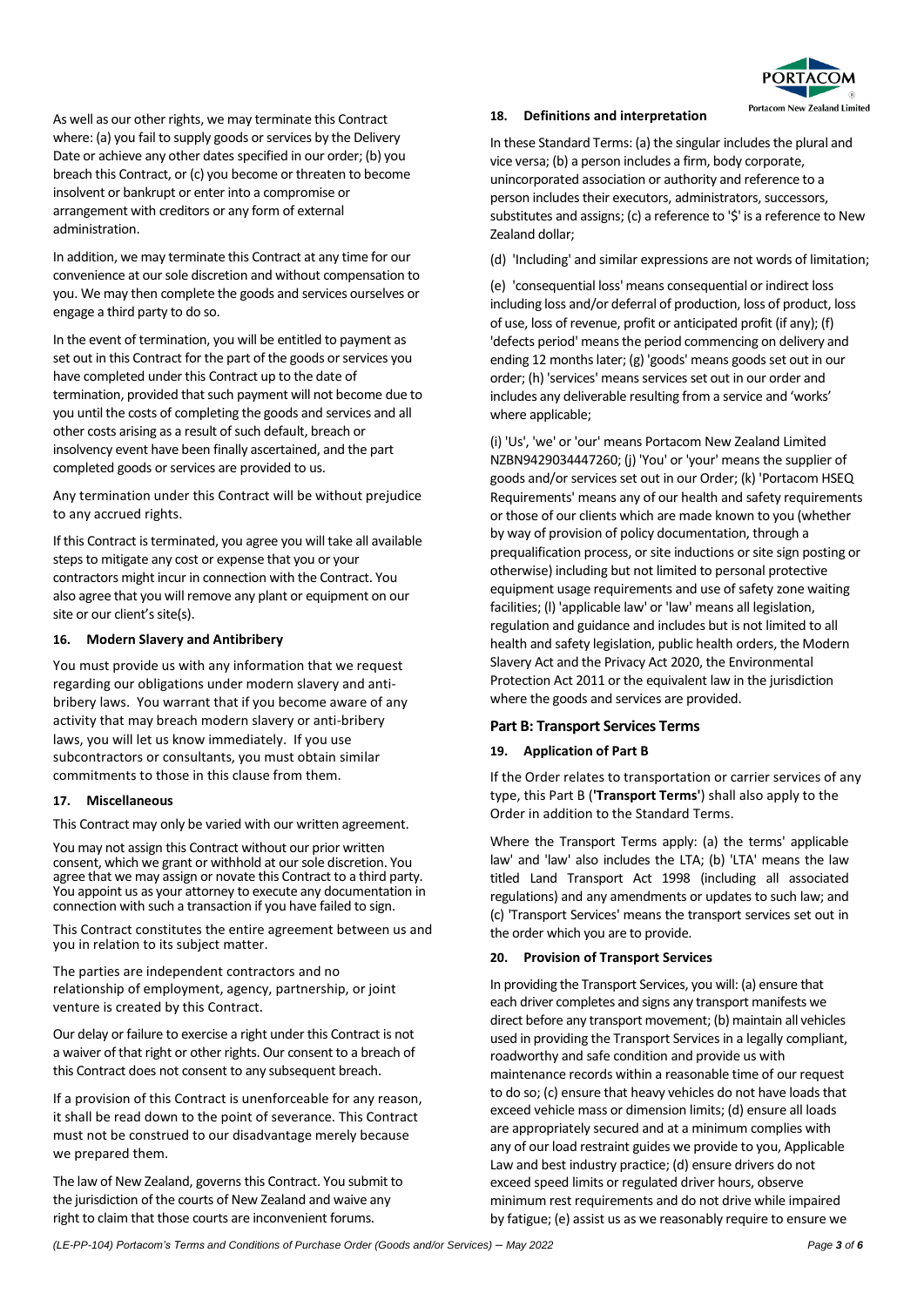

comply with our obligations under the LTA; (f) undertake any audits or monitoring that we reasonably request to demonstrate compliance with this Contract; (g) put in place and maintain appropriate policies, procedures, and ongoing training programs for your personnel for the LTA; (h) notify us immediately of any accident, injury, death, property or environmental damage that happens during the provision of the Transport Services and subsequently ensuring each relevant driver provides us with additional information that we reasonably request with respect to the incident; (i) attend any inductions or workplace health and safety meetings requested by our clients or us when present on our sites or client sites; (j) comply with our directions, site specific requirements and any health and safety requirements that we notify you from time to time and always wear personal protective equipment while on premises belonging to us or our clients, other delivery sites and during loading and unloading; (k) provide a safe working environment for drivers; and (l) maintain goods in transit insurance covering the replacement value of any cargo to a minimum of \$1,000,000.

#### **21. Transport Services Warranties**

You represent, warrant and undertake to us that you are familiar with and have the capability and resources to comply with Applicable Law and ensure that your personal and subcontractors also comply.

#### **22. Transport Services Obligations**

It is agreed the amounts set out in the Order are sufficient to include a reasonable allowance for waiting time. Waiting time will not be paid unless otherwise agreed in writing by us at our sole discretion. If we do agree to pay waiting time, any amounts payable will be reduced to the extent that you have contributed to the delay or failed to take steps to mitigate the delay. If you wish to claim waiting time due to delays at our client sites, you must obtain a written confirmation from that client at the client site that the client has accepted the waiting time.

We will provide you sufficient access at our site to carry out the Transport Services. However, if required, we may restrict your access to the site at any time at our discretion.

Unless specified otherwise in the Order or other scope of work, then we will provide appropriate lifting equipment at our site without cost and without any warranty or liability on our part.

We may refuse to load any of your vehicles if we reasonably consider it unsafe to do so. In such case, you fully release us, hold us harmless and indemnify us from any cost, claim, damage, expense, or loss that we suffer from taking such action.

### **23. Risk in Transport Services**

You are liable for and indemnify us for any loss or damage to any goods, equipment or ancillary items that are the subject of the Transport Services, that occurs while those items are in your custody, possession, or control or because of the actions or omissions of yourself or your subcontractors. This includes where you may have left items unattended without our written authority to do so.

# **Part C: Additional Terms and Conditions Provision of Works**

### **15. Application of Part C**

If the Order relates to provision of any work or services on our site or our client's site(s), then in addition to the Standard Terms and Transport Terms (if applicable), this Part C (the '**Minor Works Terms**') will also apply and form part of the Contract.

In these Minor Works Terms the phrase (a) 'works' means any work and/or services that are to be carried out and completed by you that takes place on our site or our client(s)' sites; and; and (b) 'Completion, Complete and Completed' is the point at which the Works are completed except for minor defects or omissions that do not prevent or unreasonably interfere with work to still be carried out or handed over and that you have given us all certificates, approvals, warranties, drawings, manuals and guarantees required by the Contract and any documentation necessary for the reasonable and lawful use of the works for their intended purpose; and (c) 'date for completion' means the agreed date by which the works are to be Completed and is listed in the 'Delivery Date' section of the order; and (d) 'date of completion' means the date the works are completed; and (e) 'defect' is any part of the works that is defective, incomplete, or not otherwise carried out as per the Order; and (f) 'Code' means the *Building Code contained in relations under the Building Act 2004* and any update to that legislation; and (g) 'defects period' has the meaning given to it in Part A standard terms.

### **16. Head Contract**

If the terms of our agreement with our client (the 'Head Contract') are inconsistent with the Contract, you must follow the terms of the Head Contract to the extent we have made it available to you.

You agree that you will do everything required to support us in meeting our obligations under the Head Contract and not do anything or allow anything to be done that would cause us to breach the Head Contract.

#### **17. Site**

You will be granted a non-exclusive limited license to access the part of the site where the works are to be performed for the sole purpose of carrying out the works.

While attending the site, you will ensure that all your employees, agents, and your subcontractors and sub-subcontractors comply with all site policies and procedures and the directors of our client and ourselves, including any Covid-19 vaccination requirements.

You may only access the site on the agreed working days and hours we have notified to you in writing.

You acknowledge and agree that our client or we may immediately remove any person from the site who fails or is reasonably

suspected of failing to comply with Applicable Law, this Contract or any directions or policies and procedures of ours or our clients.

You must ensure that you keep any sites you work on clean and tidy. If you don't, then we can engage others to tidy up, and the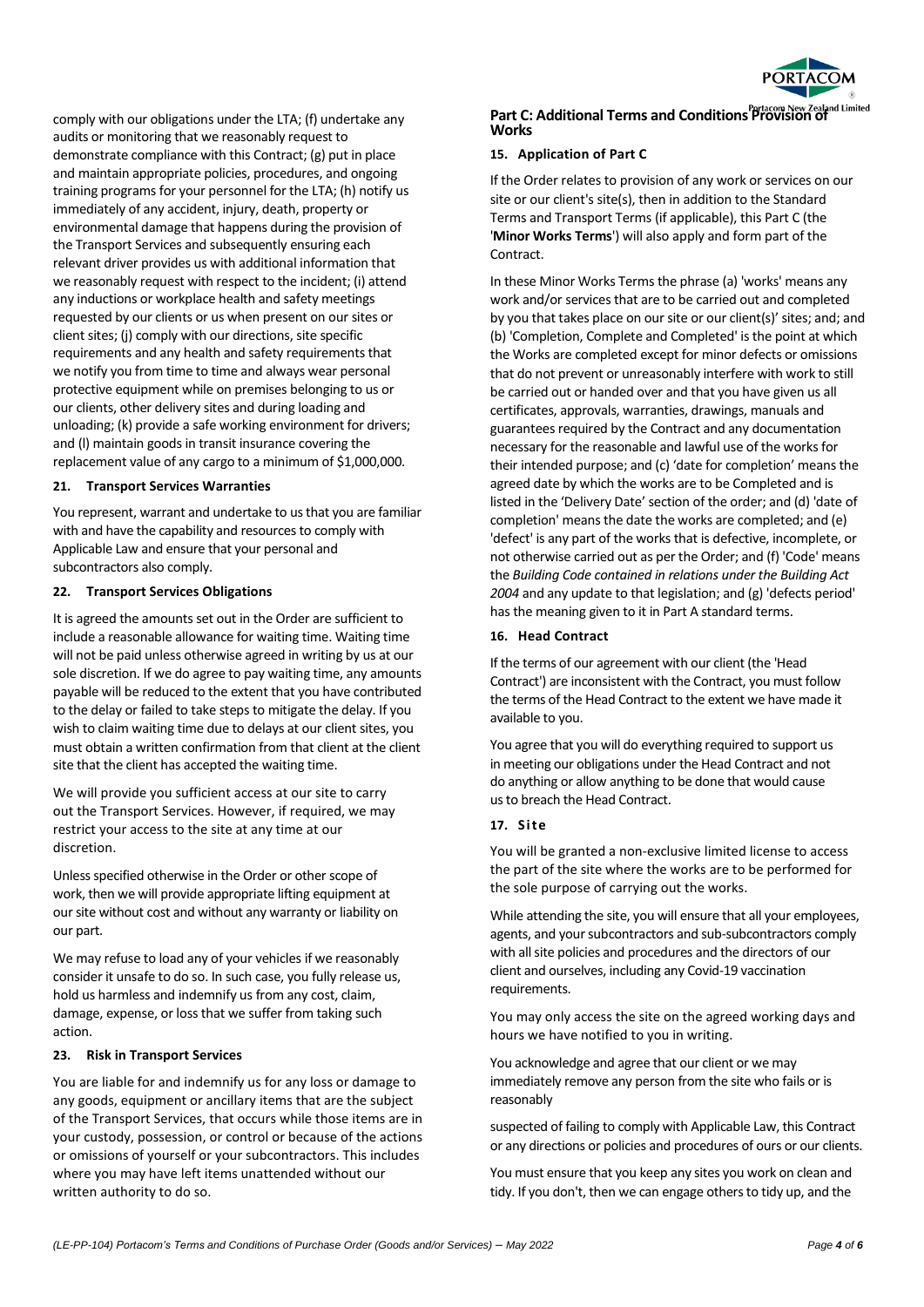

cost of doing so will be a debt immediately due and payable from you to us.

# **27. Provision of Works**

You will start the works and complete the works on the dates specified in the Order and do so: (a) in the manner and standard expected of a competent subcontractor carrying out works of a similar type; (b) using materials that comply with the Contract, are of good quality, fit for the purpose and are new unless the Contract expressly provides otherwise; (c) ensuring any goods provided have manufacturer warranties that expire no sooner than the end of the Defects Period; (d) following our reasonable directions; (e) in compliance with all applicable law.

You will supply everything required to complete the works at your cost and expense and will not be paid any travel expenses or allowances of any type unless expressly stated otherwise in the Order.

You agree that you are responsible for the care of the works until the works are completed. You will promptly make good and indemnify us for any loss or damage to the works, our property or any third-party property caused by your acts or omissions or those of your agents, employees or subcontractors or subsubcontractors.

## **28. Completion of the Works**

You must give us written notice at least 5 days before you expect to complete the works, advising us of the date you expect to complete them. We will arrange for an inspection of the works. If we agree the works are completed to our satisfaction, we will issue you with a written notice confirming completion and the date of completion. If acting reasonably, we consider the works are not completed. We will issue you a written notice advising you of the further work or information necessary to achieve completion, and then the process in this paragraph will commence again.

Unless specified in the Order, if the works are not completed by the date for completion, we will be entitled to liquidated damages at a rate of 0.1% of the total price (exclusive of GST) specified in the Order accruing daily, for every day after the date for completion until the date the works are completed, in addition to any damages payable by us under the head agreement. You agreed that this amount is a genuine preestimate of the loss that will be suffered by us if you do not finish the works by the date for completion.

## **29. Extensions**

Within 2 business days after you become aware, or ought to have been aware that the works will be delayed for any reason, you must give us written notice of the delay. Your notice must set out the cause of the delay, the expected length of the delay and the extension of time you seek to the date for completion due to the delay.

If you have issued us a delay notice as required by this Contract and the delay was caused by any act, default or omission by us or any of our employees or agents or the delay otherwise would be

beyond the control of a reasonable, competent and experienced subcontractor completing the works then you will be entitled to a reasonable extension of time to the date for completion.

Regardless of the above, if there is more than one event causing the delay and one or more of the events does not entitle you to an extension of time, you will not be entitled to an extension of time.

In addition, at any time, we may, for any reason, grant an extension of time regardless of whether you issued a claim under this clause.

## **30. Payment Claims**

If this Part C is applicable, then this clause will apply instead of the 'Price and Payment' clause in Part A. The price for the works is the price stated in our Order.

Unless the Order expressly states otherwise, it includes: (a) any applicable GST; (b) all packing, insurance and delivery charges and all taxes and duties; and (c) all other costs, expenses and liabilities incurred by you in performing this Contract.

You must claim payment progressively by submitting written payment claims on the 25th day of each month (a '**Reference Date**') on months in which the works are carried out. If you submit your payment claim early, it will be deemed to have been submitted on the relevant Reference Date.

Your payment claims must be compliant with GST legislation and must include:

- (a) Details of the value of work done up to and including the relevant Reference Date;
- (b) Details of any other money due to you under the Contract (if any);
- (c) Any other information we reasonably request; and
- (d) A signed statutory declaration stating that all of your suppliers and employees have been paid all amounts due (including superannuation and statutory payments) in respect of the Works up to the Reference Date and evidence of such payments (in each case if we request it).

If your payment claim complies with the requirements of this Contract then we will respond to it within 10 business days, with a payment schedule identifying the amount of the payment we propose to make and explaining any differences between the payment schedule amount and the amount of the payment claim. Within 3 business days of issuance of the payment schedule you will issue us an invoice for the amount specified in the payment schedule.

Your invoice must: (a) be correctly addressed; (b) identify our Order number; (c) be a valid tax invoice for GST purposes; (d) be emailed to, and (e) where we request it, be accompanied by documentation substantiating the amount claimed. Your invoice will not be receipted until it has complied with the entirety of this sub-clause.

Provided we have received your invoice on time, we will pay the invoice 21 days from the end of month date of your invoice or after receipt of your payment claim. This applies regardless of the payment terms in the Order.